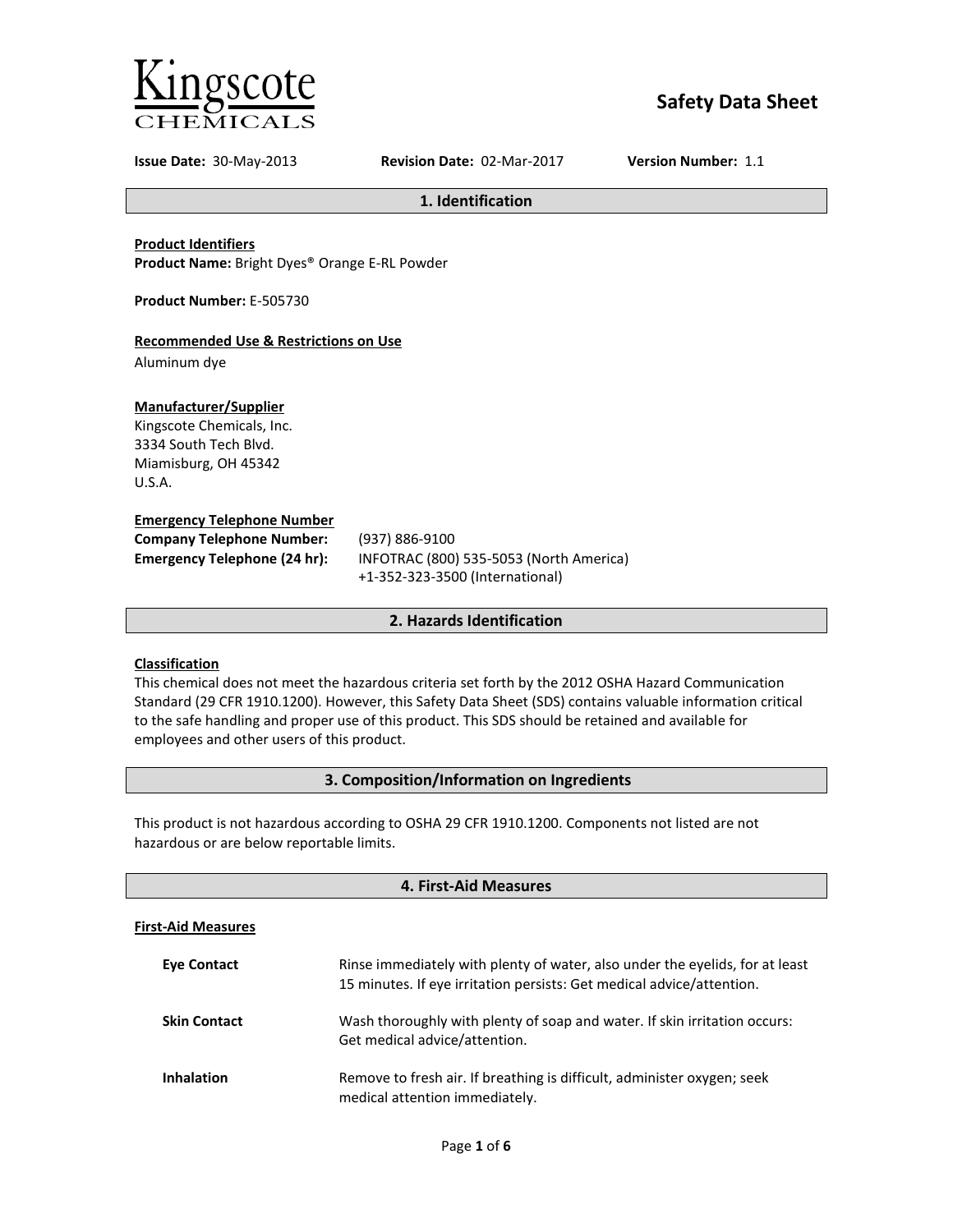**Ingestion** Rinse mouth. DO NOT induce vomiting. Drink plenty of water. Never give anything by mouth to an unconscious person. Get medical attention if large quantities were ingested or if nausea occurs.

## **Most Important Symptoms and Effects**

**Symptoms** Will cause staining of the skin on contact. May cause eye irritation. Inhalation of dust may cause respiratory irritation. Ingestion may cause urine to be an orange color until the dye has been washed through the system.

#### **Indication of Any Immediate Medical Attention and Special Treatment Needed**

**Notes to Physician** Treat symptomatically.

### **5. Fire-Fighting Measures**

### **Suitable Extinguishing Media**

Water spray (fog). Carbon dioxide (CO2). Dry chemical. Regular foam.

### **Unsuitable Extinguishing Media**

Not determined

## **Specific Hazards Arising from the Chemical**

Remote possibility of dust explosion. Burning may produce oxides of carbon and nitrogen (NOx).

## **Protective Equipment and Precautions for Firefighters**

Wear self-contained breathing apparatus pressure-demand, MSHA/NIOSH (approved or equivalent) and full protective gear.

## **6. Accidental Release Measures**

### **Personal Precautions, Protective Equipment and Emergency Procedures**

| <b>Personal Precautions</b>                                 | Use personal protective equipment as recommended in Section 8.                                                    |  |
|-------------------------------------------------------------|-------------------------------------------------------------------------------------------------------------------|--|
| <b>Environmental Precautions</b>                            | Prevent from entering into soil, ditches, sewers, waterways and/or<br>groundwater. See Section 12 and Section 13. |  |
| <b>Methods and Material for Containment and Cleaning Up</b> |                                                                                                                   |  |

| <b>Methods for Containment</b> | Prevent further leakage or spillage if safe to do so.                                 |
|--------------------------------|---------------------------------------------------------------------------------------|
| <b>Methods for Cleaning Up</b> | Sweep up and collect into suitable containers for disposal. Flush area<br>with water. |

### **7. Handling and Storage**

## **Precautions for Safe Handling**

| <b>Advice on Safe Handling</b> | Handle in accordance with good industrial hygiene and safety practices. |  |
|--------------------------------|-------------------------------------------------------------------------|--|
|                                | Use personal protection recommended in Section 8. Avoid contact with    |  |
|                                | skin, eyes, or clothing. Avoid breathing dusts. Contaminated clothing   |  |
|                                | should not be allowed out of the workplace.                             |  |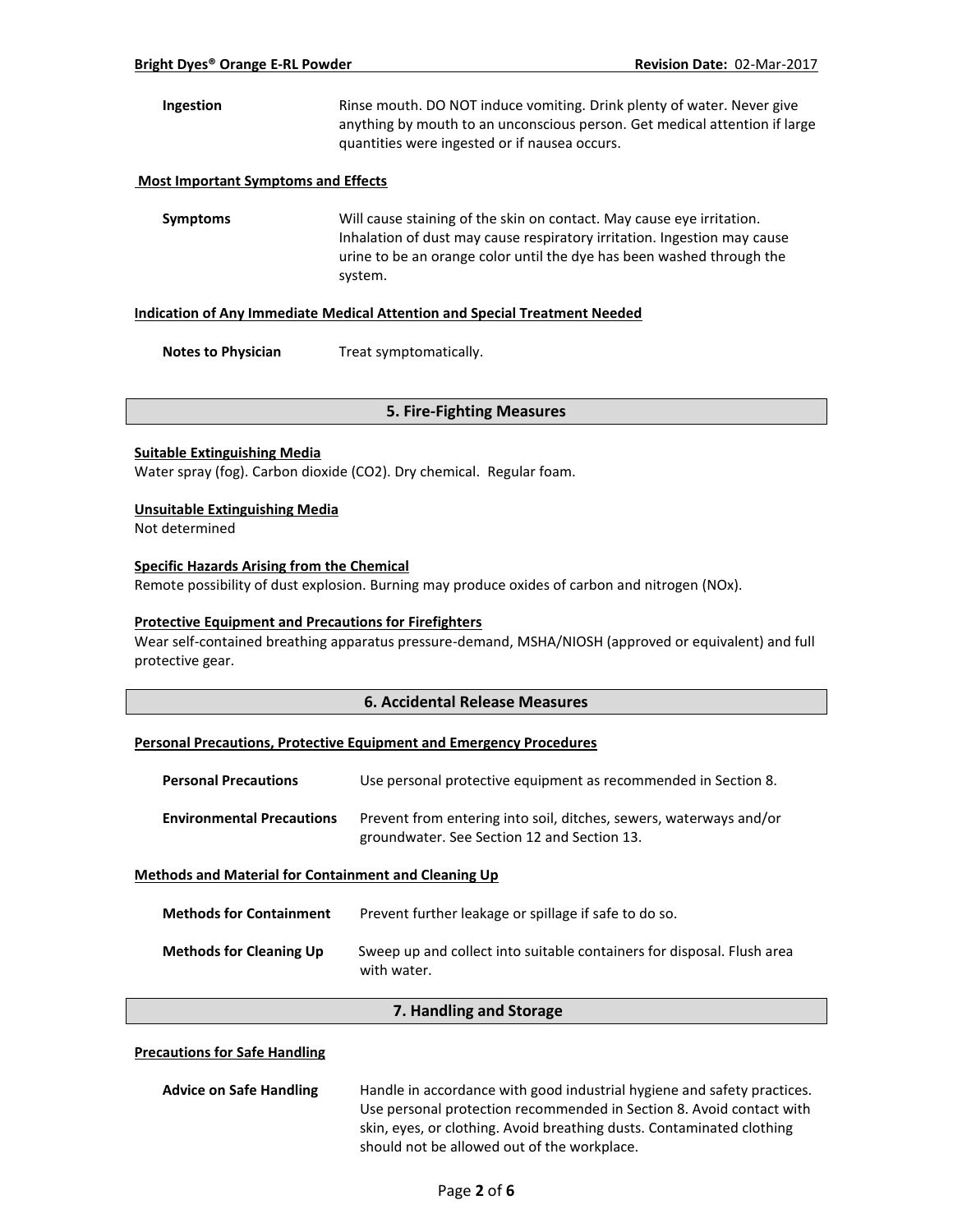## **Conditions for Safe Storage, Including Incompatibilities**

| <b>Storage Conditions</b>     | Keep container tightly closed and store in a cool, dry, and well-<br>ventilated area. Store away from heat, sparks, open flame or any other<br>ignition source. |
|-------------------------------|-----------------------------------------------------------------------------------------------------------------------------------------------------------------|
| <b>Incompatible Materials</b> | None known based on information supplied.                                                                                                                       |

## **8. Exposure Controls / Personal Protection**

### **Exposure Guidelines**

This product, as supplied, does not contain any hazardous materials with occupational exposure limits established by the region specific regulatory bodies.

### **Engineering Controls**

Ensure adequate ventilation, especially in confined areas. Eyewash stations. Showers.

### **Individual Protection Measures, Such as Personal Protective Equipment:**

| <b>Eve/Face Protection</b>        | Avoid contact with eyes.                                                |
|-----------------------------------|-------------------------------------------------------------------------|
| <b>Skin &amp; Body Protection</b> | Rubber gloves. Suitable protective clothing.                            |
| <b>Respiratory Protection</b>     | Use NIOSH-approved dust mask if dusty conditions exist.                 |
| <b>Hygiene Measures</b>           | Handle in accordance with good industrial hygiene and safety practices. |

## **9. Physical and Chemical Properties**

### **Information on Basic Physical and Chemical Properties**

| <b>Physical State</b>            | Solid                      | Odor                  | None apparent  |  |
|----------------------------------|----------------------------|-----------------------|----------------|--|
| Appearance                       | Orange powder              | <b>Odor Threshold</b> | Not determined |  |
| Color                            | Orange                     |                       |                |  |
| <b>Property</b>                  | <b>Values</b>              |                       |                |  |
| рH                               | $9.5 - 10.0$ (1% solution) |                       |                |  |
| <b>Melting/Freezing Point</b>    | Not applicable             |                       |                |  |
| <b>Boiling Point/Range</b>       | Not applicable             |                       |                |  |
| <b>Flash Point</b>               | Not applicable             |                       |                |  |
| <b>Evaporation Rate</b>          | Not applicable             |                       |                |  |
| <b>Flammability (solid, gas)</b> | Non-flammable              |                       |                |  |
| <b>Upper Flammability Limits</b> | Not applicable             |                       |                |  |
| <b>Lower Flammability Limits</b> | Not applicable             |                       |                |  |
| <b>Vapor Pressure</b>            | Not applicable             |                       |                |  |
| <b>Vapor Density</b>             | Not applicable             |                       |                |  |
| <b>Relative Density</b>          | Not applicable             |                       |                |  |
| <b>Specific Gravity</b>          | Not applicable             |                       |                |  |
| Solubility                       | Soluble in water           |                       |                |  |
| <b>Partition Coefficient</b>     | Not determined             |                       |                |  |
| <b>Auto-ignition Temperature</b> | Not determined             |                       |                |  |
| <b>Decomposition Temperature</b> | Not determined             |                       |                |  |
| <b>Viscosity</b>                 | Not determined             |                       |                |  |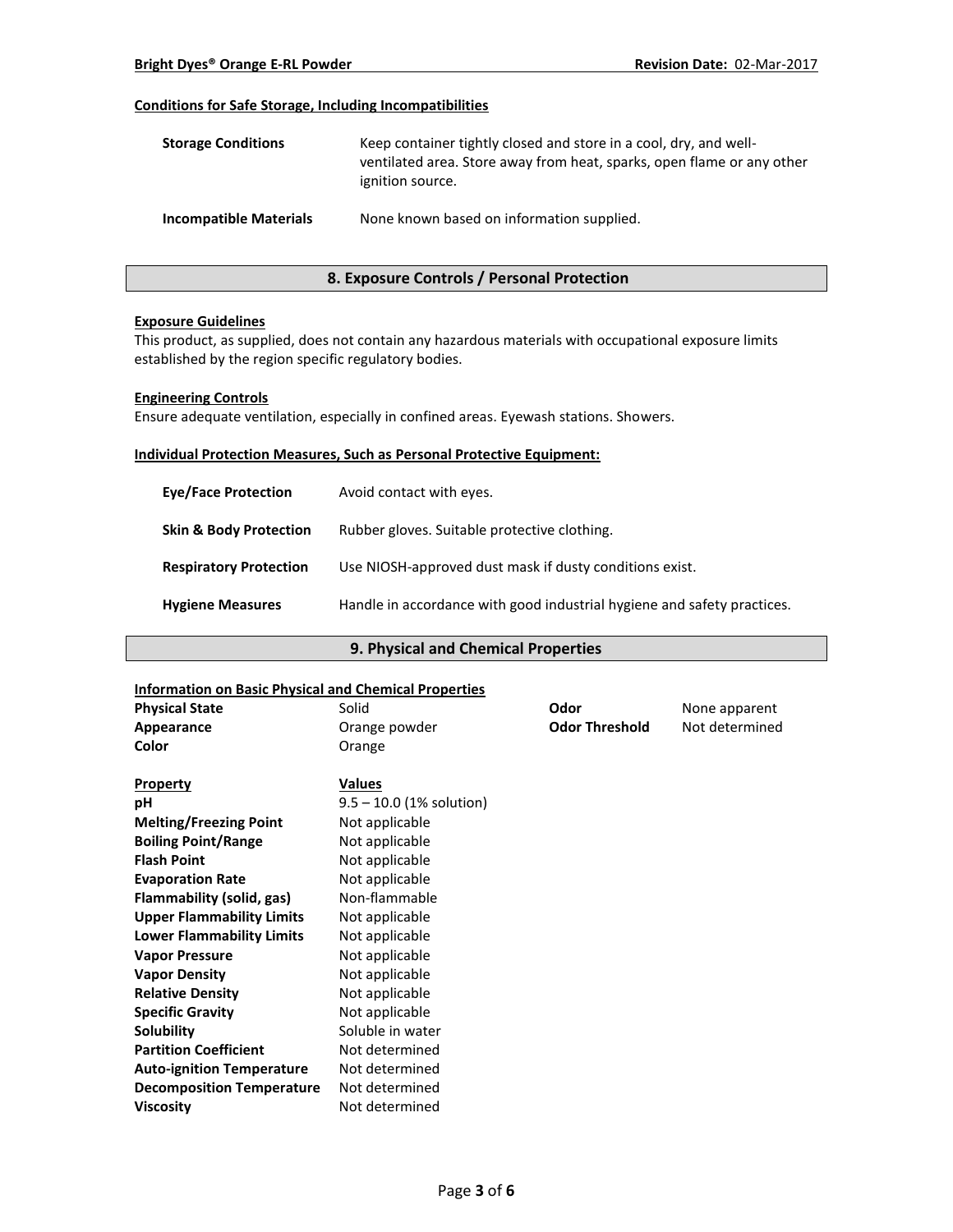## **10. Stability and Reactivity**

## **Reactivity**

Not reactive under normal conditions.

## **Chemical Stability**

Stable under recommended storage conditions.

#### **Possibility of Hazardous Reactions**

None under normal processing.

#### **Conditions to Avoid**

Keep out of reach of children.

#### **Incompatible Materials**

None known based on information supplied.

#### **Hazardous Decomposition Products**

Oxides of carbon and nitrogen (NOx).

## **11: Toxicological Information**

#### **Information on Likely Routes of Exposure**

| <b>Inhalation</b>   | Avoid inhalation of dust.            |
|---------------------|--------------------------------------|
| Ingestion           | Do not ingest.                       |
| <b>Skin Contact</b> | May cause an allergic skin reaction. |
| <b>Eve Contact</b>  | Avoid contact with eyes.             |

## **Delayed, Immediate, and Chronic Effects from Short- and Long-Term Exposure**

May cause an allergic skin reaction.

## **Numerical Measures of Toxicity**

Not determined

## **Symptoms Associated with Exposure**

See Section 4 of this SDS for symptoms.

## **Carcinogenicity**

| <b>NTP</b>  | None |
|-------------|------|
| <b>IARC</b> | None |
| <b>OSHA</b> | None |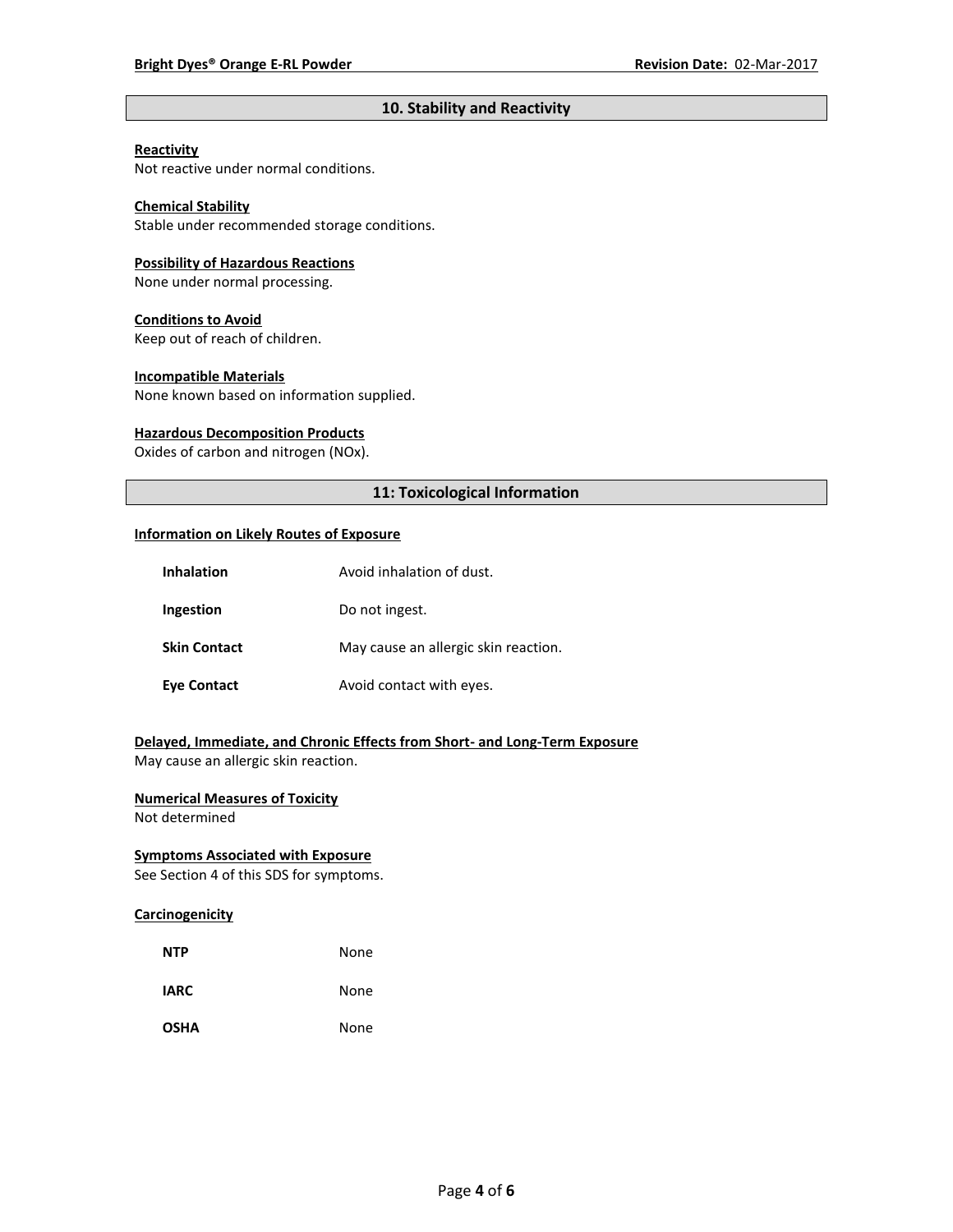#### **12. Ecological Information**

#### **Ecotoxicity**

This product is not classified as environmentally hazardous. However, this does not exclude the possibility that large or frequent spills can have a harmful or damaging effect on the environment.

#### **Component Information**

Not available

# **Persistence/Degradability**

Not determined

#### **Bioaccumulation**

Not determined

#### **Mobility**

Not determined

#### **Other Adverse Effects**

Not determined

### **13. Disposal Considerations**

#### **Waste Disposal Methods**

Dispose of in accordance with federal, state, and local regulations.

#### **Contaminated Packaging**

Do not re-use empty containers.Dispose of containers in accordance with federal, state, and local regulations.

## **14. Transport Information**

#### **Note**

See current shipping paper for most up-to-date shipping information, including exemptions and special circumstances.

| DOT         | Not regulated |
|-------------|---------------|
| IATA        | Not regulated |
| <b>OMDG</b> | Not regulated |

#### **15: Regulatory Information**

#### **International Inventories**

Not determined

#### **U.S. Federal Regulations**

**CERCLA** This material, as supplied, does not contain any substances regulated as hazardous substances under the Comprehensive Environmental Response Compensation and Liability Act (CERCLA) (40 CFR 302) or the Superfund Amendments and Reauthorization Act (SARA) (40 CFR 355).